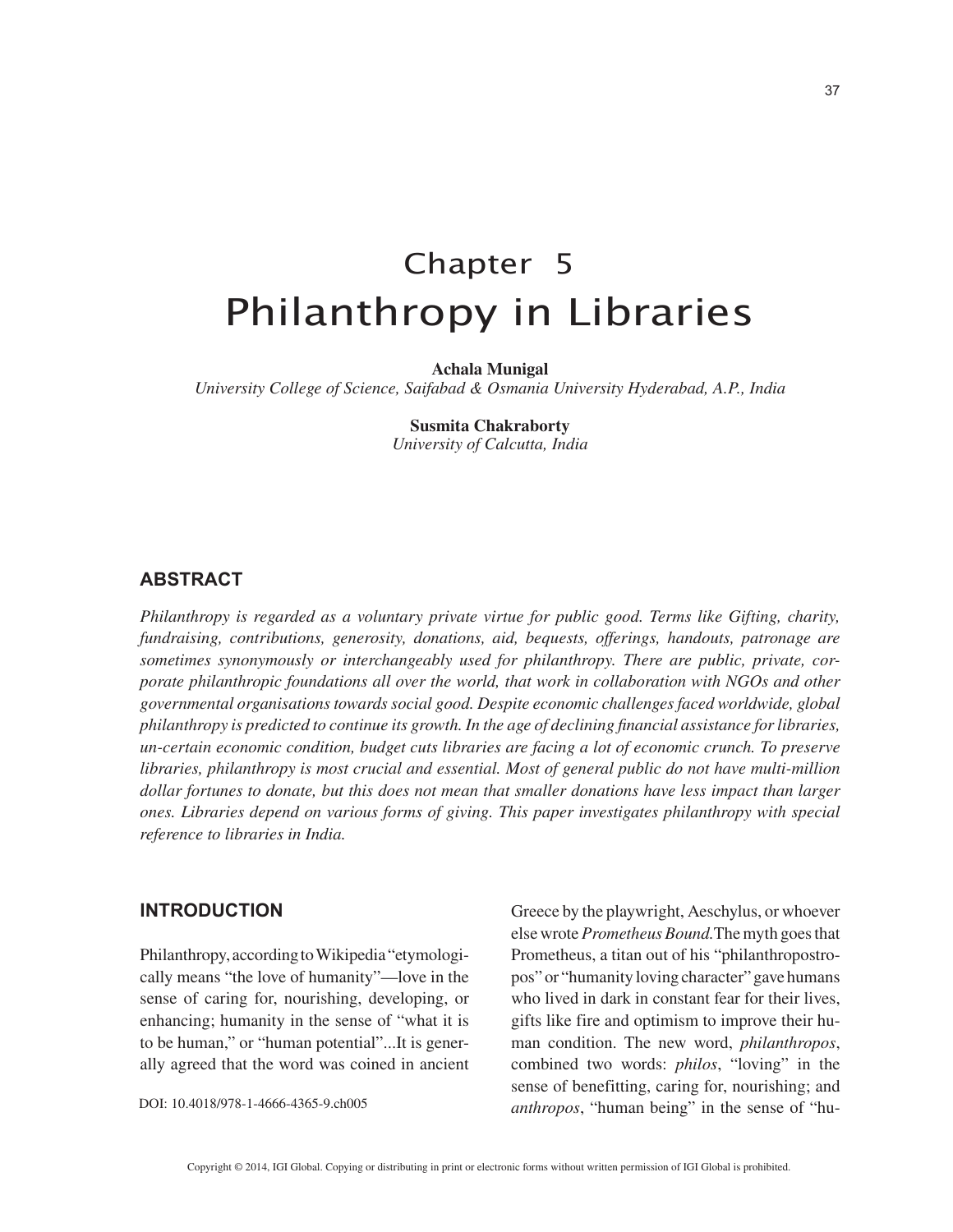manity", or "human-ness"...The Greeks adopted the "love of humanity" as an educational ideal, whose goal was excellence (arete)—the fullest self-development, of body, mind and spirit, which is the essence of liberal education"...The Romans copied everything Greek. Philanthropia was later translated by the Romans into Latin as, simply, humanitas—humane-ness" .

Philanthropy is regarded as a voluntary private virtue for public good. Different expressions like Gifting, charity, fundraising, contributions, generosity, donations, aid, bequests,offerings, handouts, tithe, patronage are sometimes synonymously or interchangeably used for philanthropy. "By the early 21st century the word 'non-profit' was generally accepted as synonymous with philanthropy" (Tracey, 2003).

Different people have defined Philanthropy over time.Lester Salamon defines philanthropy as "the private giving of time or valuables (money, security, property) for public purposes"(Anheier, 2004).

"Philanthropy is the practice of applying assets of knowledge, passion and wealth to bring about constructive change." said Peter Goldmark, Rockefeller Foundation. George Soros defines it as "I have made it a principle to pursue my selfinterest in my business, subject to legal and ethical limitations, and to be guided by the public interest as a public intellectual and philanthropist. If the two are in conflict, the public interest ought to prevail. I do not hesitate to advocate policies that are in conflict with my business interests. I firmly believe that our democracy would function better if more people adopted this principle." (Anheier & Leat, 2002).

There are many dictionaries online on the web also have attempted in defining philanthropy. Merriam-Webster.com defines Philanthropy as "goodwill to fellow members of the human race; *especially***:** active effort to promote human welfare; an act or gift done or made for humanitarian purposes; an organization distributing or supported by funds set aside for humanitarian purposes" Collins online dictionary defines philanthropy as "the practice of performing charitable or benevolent actions; love of mankind in general." Oxford online dictionary defines philanthropy as "the desire to promote the welfare of others, expressed especially by the generous donation of money to good causes."

Depending on various concepts and techniques philanthropy has taken on various forms and developed into new innovate models (Sulek, 2010).

- **Strategic Philanthropy**: Seeks to buy non-profit goods and services in a way that aligns with a theory of change defined by the strategic philanthropist. It too is "buyer" behavior, but the funder is primarily concerned with the degree to which the net result of the programmatic execution across their grantees advances the solution that they believe is most likely to solve the problem they seek to address.
- **Tactical Philanthropy**: An approach to philanthropy that positions donors as suppliers of support to agents of social impact. Support generally refers to provision of capital through grants, pledges, challenges, and social investments, but also includes nonfinancialsupport.
- **Venture Philanthropy:** Takes concepts and techniques from venture capital finance and high technology business management and applies them to achieving philanthropic goals.
- **Micro-Philanthropy**: A model of philanthropy that is based on smaller, more direct interaction between 'helpers' and 'doers'...The value of this approach could be summed up in "Getting small in a big way"...If a successful approach also includes implementing a fundraising drive that utilizes micro-philanthropic resources connected to a specific charity, the approach must also include a structure or "middleman" technology that allows for an